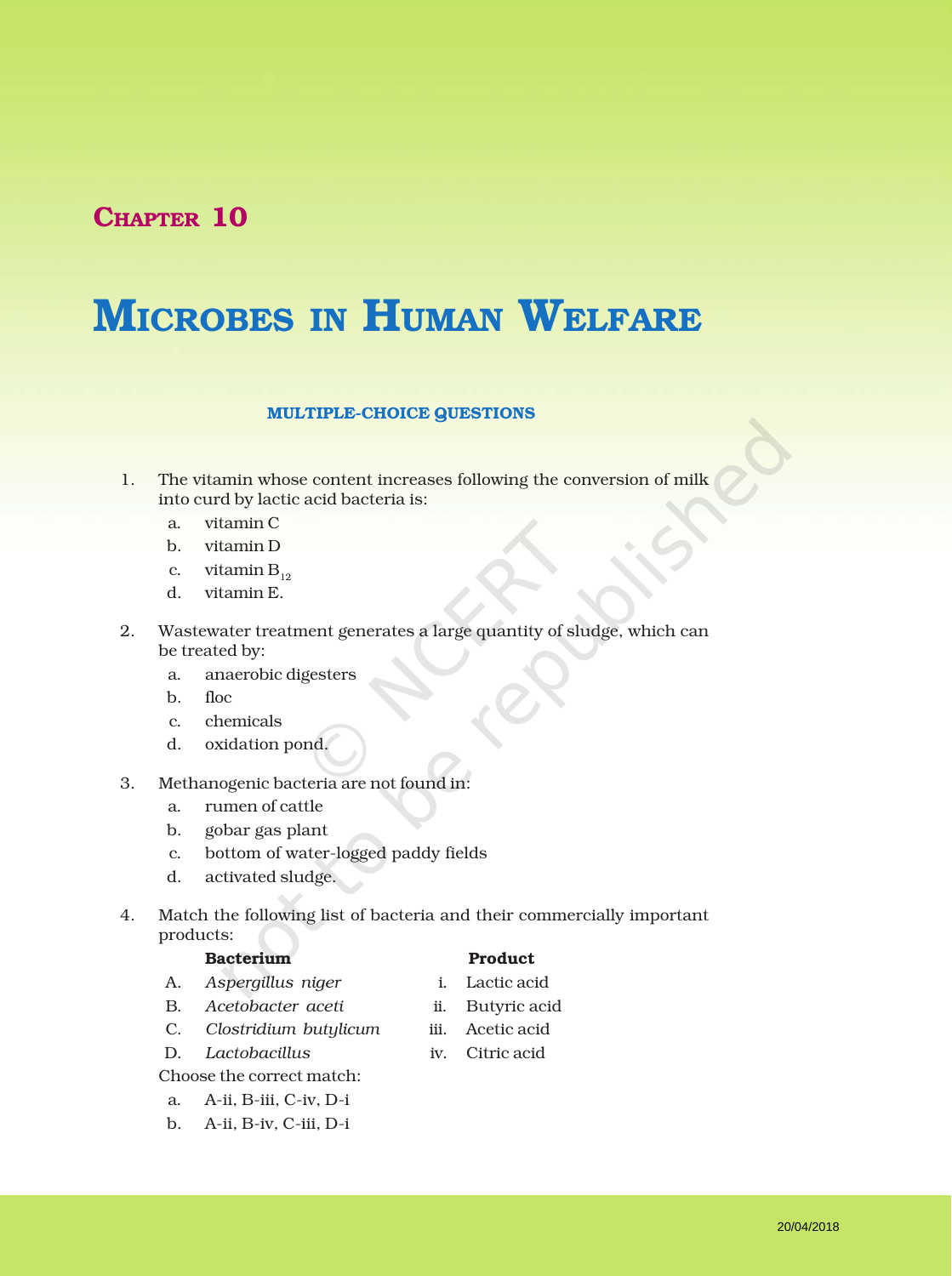- c. A-iv, B-iii, C-ii, D-i
- d. A-iv, B-i, C-iii, D-ii
- 5. Match the following list of bioactive substances and their roles:

### Bioactive Substance Role

- 
- A. Statin i. Removal of oil stains
	-
- B. Cyclosporin A ii. Removal of clots from blood vessels
- C. Streptokinase iii. Lowering of blood cholesterol
- D. Lipase iv. Immuno-suppressive agent
- Choose the correct match:
	- a. A-ii, B-iii, C-i, D-iv
- b. A-iv, B-ii, C-i, D-iii
- 
- d. A-iii, B-iv, C-ii, D-i
- 6. The primary treatment of waste water involves the removal of:
	- a. dissolved impurities
	- b. stable particles
	- c. toxic substances
	- d. harmful bacteria.
- 7. BOD of waste water is estimated by measuring the amount of:
	- a. total organic matter
	- b. biodegradable organic matter
	- c. oxygen evolution
	- d. oxygen consumption.
- 8. Which one of the following alcoholic drinks is produced without distillation?
	- a. Wine
	- b. Whisky
	- c. Rum
	- d. Brandy
	- The technology of biogas production from cow dung was developed in India largely due to the efforts of:
		- a. Gas Authority of India
		- b. Oil and Natural Gas Commission
		- c. Indian Agricultural Research Institute and Khadi & Village Industries Commission
		- d. Indian Oil Corporation.
- -
- 
- c. A-iv, B-i, C-ii, D-iii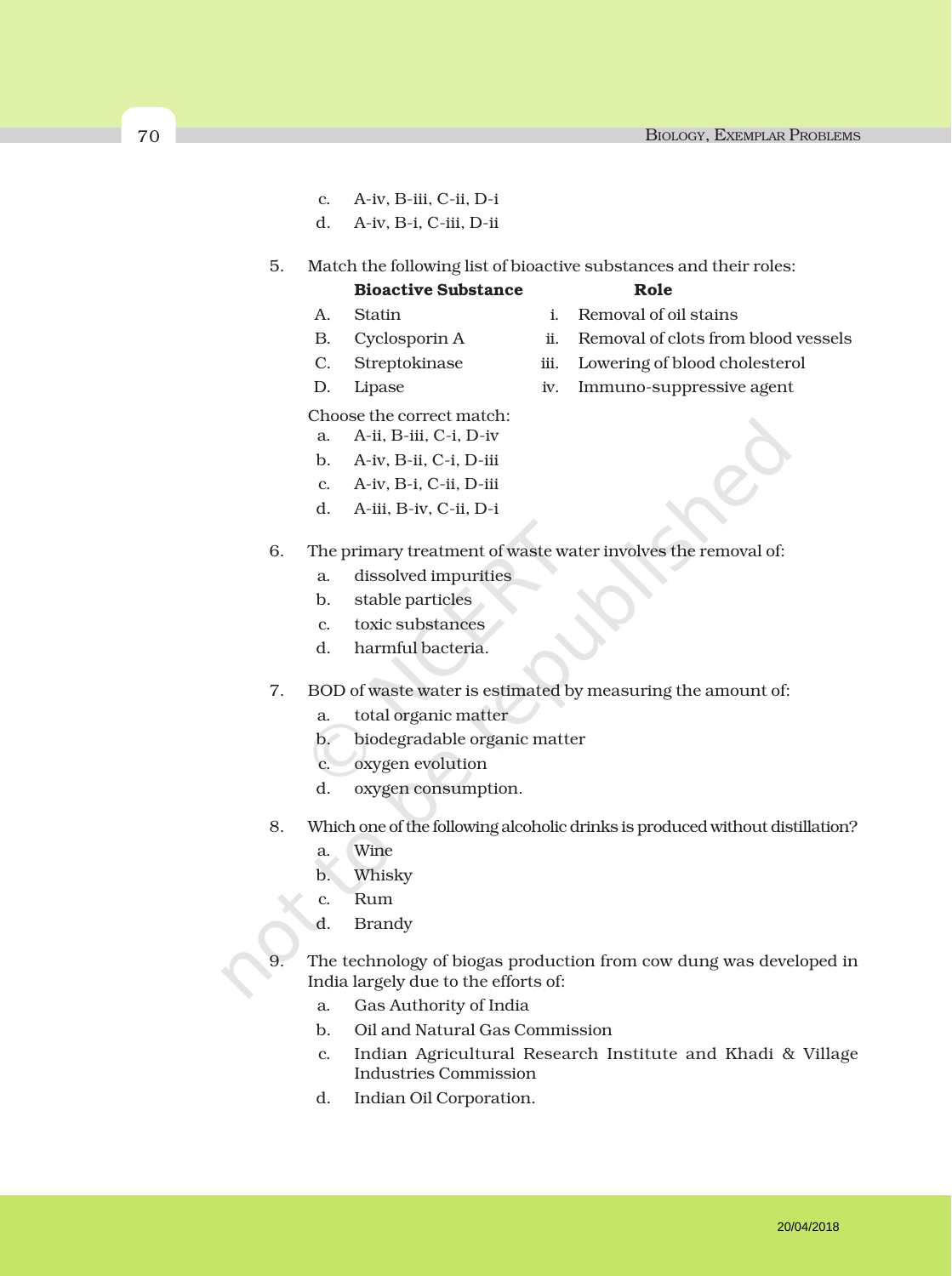- 10. The free-living fungus *Trichoderma* can be used for:
	- a. killing insects
	- b. biological control of plant diseases
	- c. controlling butterfly caterpillars
	- d. producing antibiotics
- 11. What would happen if oxygen availability to activated sludge flocs is reduced?
	- a. It will slow down the rate of degradation of organic matter
	- b. The center of flocs will become anoxic, which would cause death of bacteria and eventually breakage of flocs.
	- c. Flocs would increase in size as anaerobic bacteria would grow around flocs.
	- d. Protozoa would grow in large numbers.
- 12. Mycorrhiza does not help the host plant in:
	- a. Enhancing its phosphorus uptake capacity
	- b. Increasing its tolerance to drought
	- c. Enhancing its resistance to root pathogens
	- d. Increasing its resistance to insects.
- 13. Which one of the following is not a nitrogen-fixing organism?
	- a. *Anabaena*
	- b. *Nostoc*
	- c. *Azotobacter*
	- d. *Pseudomonas*
- 14. Big holes in Swiss cheese are made by a:
	- a. a machine
	- b. a bacterium that produces methane gas
	- c. a bacterium producing a large amount of carbon dioxide
	- d. a fungus that releases a lot of gases during its metabolic activities.
- 15. The residue left after methane production from cattle dung is:
	- a. burnt
	- b. burried in land fills
	- c. used as manure
	- d. used in civil construction.
- 16. Methanogens do not produce:
	- a. oxygen
	- b. methane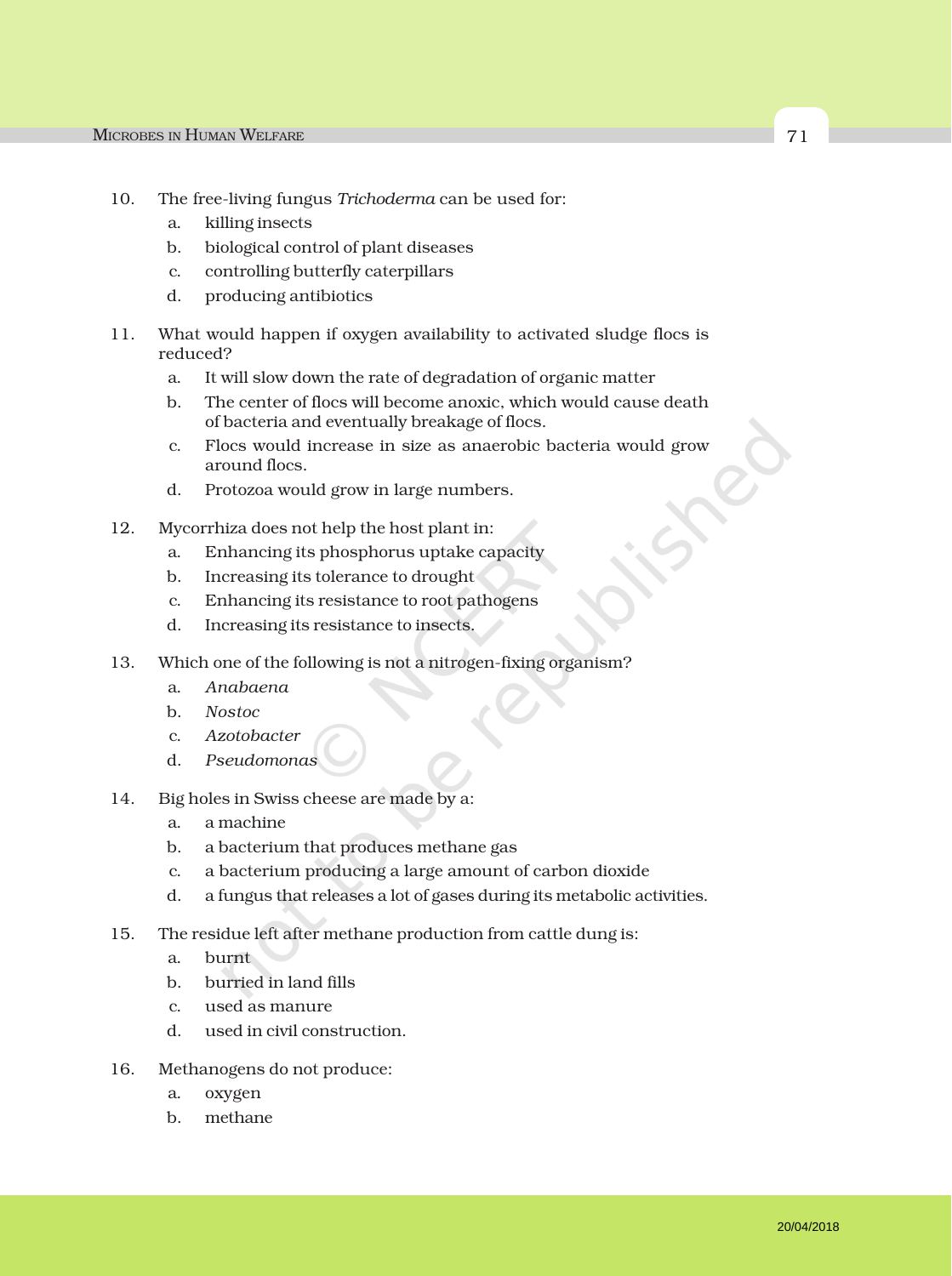- c. hydrogen sulfide
- d. carbon dioxide.
- 17. Activated sludge should have the ability to settle quickly so that it can:
	- a. be rapidly pumped back from sedimentation tank to aeration tank
	- b. absorb pathogenic bacteria present in waste water while sinking to the bottom of the settling tank
	- c. be discarded and anaerobically digested
	- d. absorb colloidal organic matter.
- 18. Match the items in Column 'A' and Column 'B' and choose correct answer.
	- Column I Column II
	- A. Lady bird i. Methano bacterium
	- B. Mycorrhiza ii. *Trichoderma*
		-
	- C. Biological control iii. Aphids
	- D. Biogas iv. *Glomus*
	- The correct answer is:
	- a. A-ii, B-iv, C-iii, D-i
	- b. A-iii, B-iv, C-ii, D-i
	- c. A-iv, B-i, C-ii, D-iii
	- d. A-iii, B-ii, C-i, D-iv
		- VERY SHORT ANSWER TYPE QUESTIONS
	- 1. Why does 'Swiss cheese' have big holes?
	- 2. What are fermentors?
	- 3. Name a microbe used for statin production. How do statins lower blood cholesterol level?
	- 4. Why do we prefer to call secondary waste water treatment as biological treatment?
	- 5. What for Nucleopolyhydro viruses are being used now a days?

20/04/2018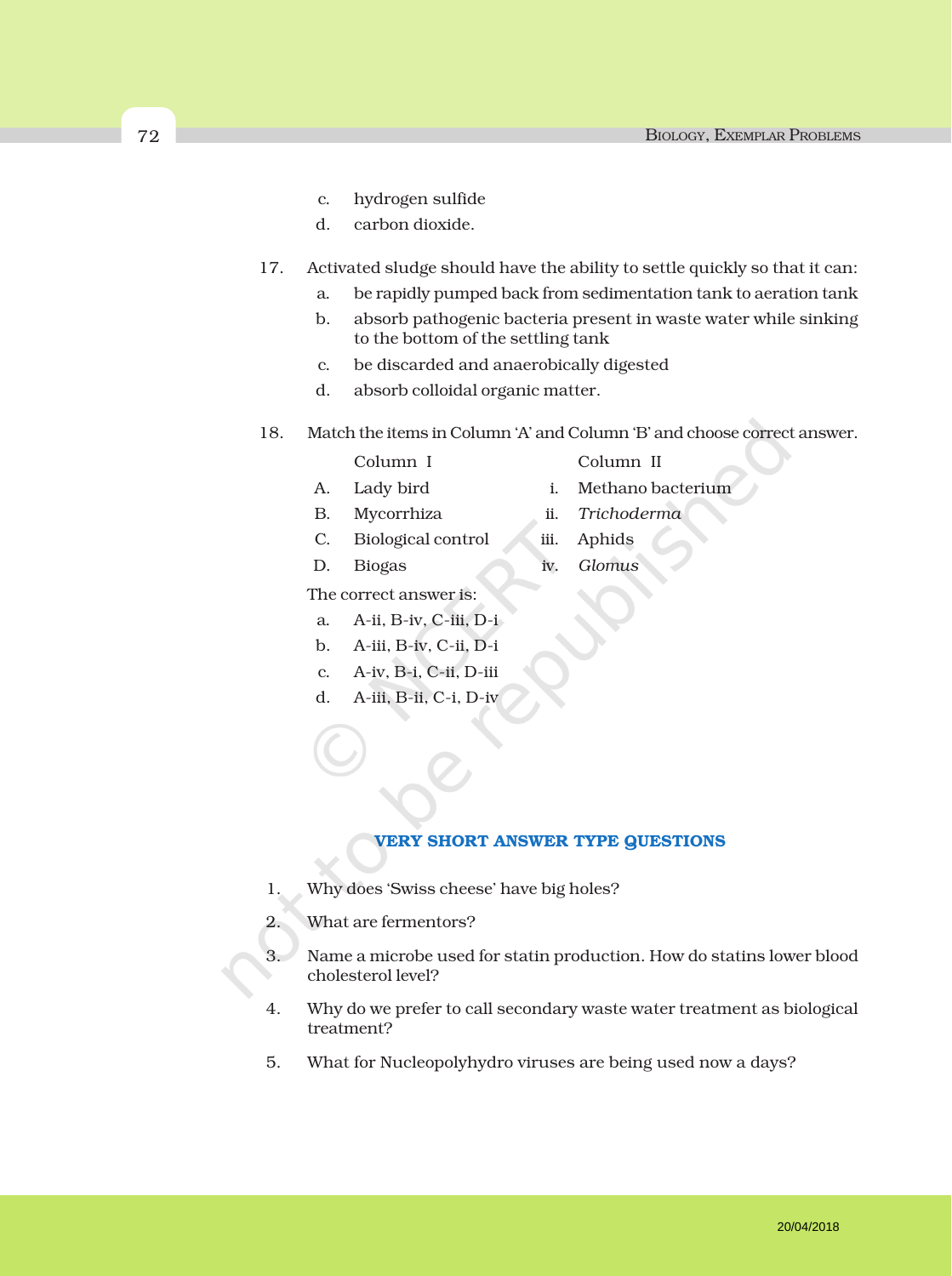- 6. How has the discovery of antibiotics helped mankind in the field of medicine?
- 7. Why is distillation required for producing certain alcoholic drinks?
- 8. Write the most important characteristic that *Aspergillus niger*, *Clostridium butylicum*, and *Lactobacillus* share.
- 9. What would happen if our intestine harbours microbial flora exactly similar to that found in the rumen of cattle?
- 10. Give any two microbes that are useful in biotechnology.
- 11. What is the source organism for ECORI, restriction endonuclease?
- 12. Name any genetically modified crop.
- 13. Why are blue green algae not popular as biofertilisers?
- 14. Which species of *Penicillium* produces Roquefort cheese?
- 15. Name the states involved in Ganga action plan.
- 16. Name any two industrially important enzymes.
- 17. Name an immune immunosupressive agent?
- 18. Give an example of a rod shaped virus.
- 19. What is the group of bacteria found in both the rumen of cattle and shidge of sewage treatment?
- 20. Name a microbe used for the production of Swiss cheese.

### SHORT ANSWER TYPE QUESTIONS

- 1. Why are flocs important in biological treatment of waste water?
- 2. How has the bacterium *Bacillus thuringiensis* helped us in controlling caterpillars of insect pests?
- 3. How do mycorrhizal fungi help the plants harbouring them?
- 4. Why are cyanobacteria considered useful in paddy fields?
- 5. How was penicillin discovered?
- 6. Name the scientists who were credited for showing the role of Penicillin as an antibiotic?
- 7. How do bioactive molecules of fungal origin help in restoring good health of humans?